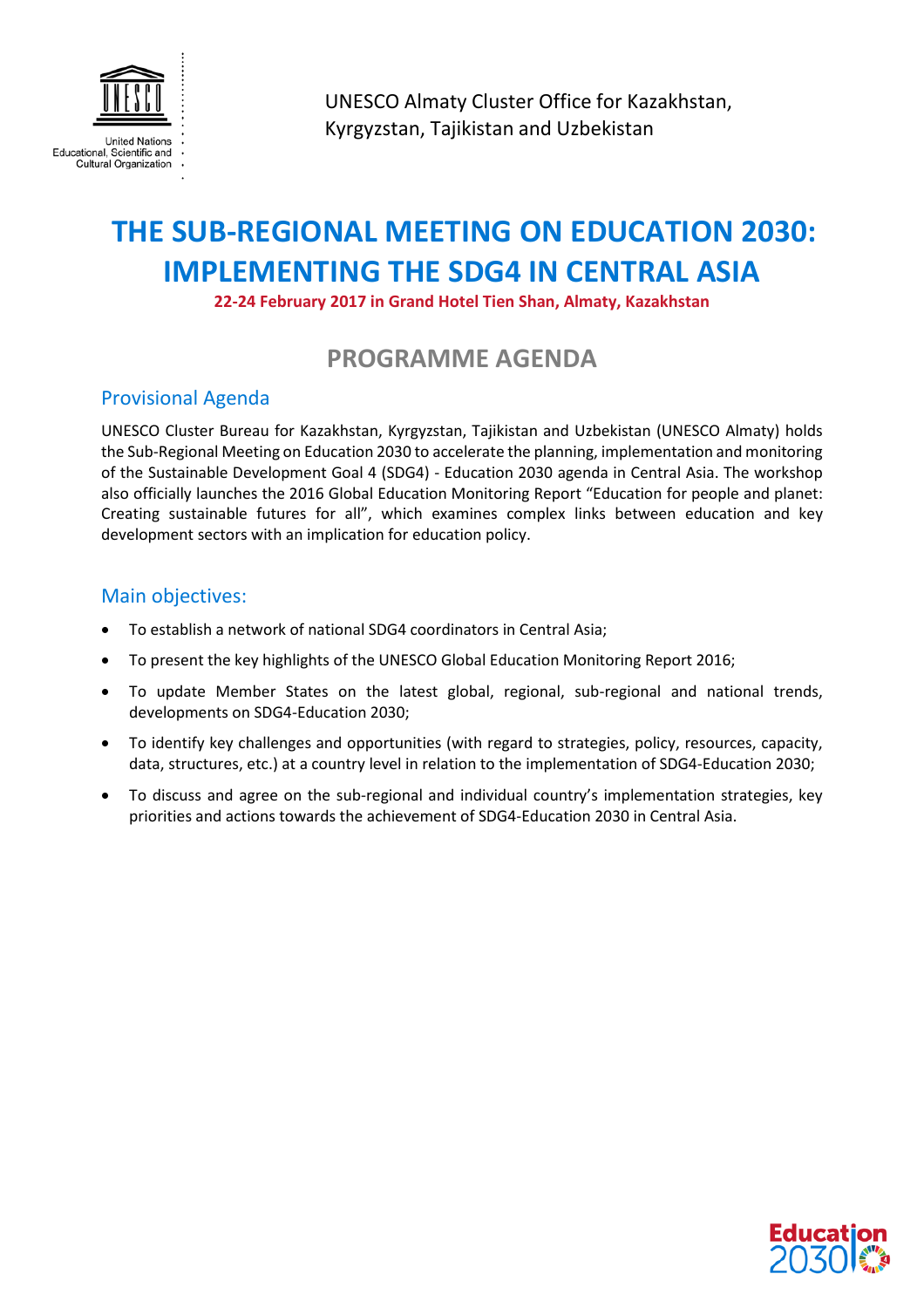| <b>Wednesday, 22 February 2017</b> |                                                                                                                                                                                                                                                                                                                                                                                                                                                                                                                                                                                                                                                                                                                                                           |  |
|------------------------------------|-----------------------------------------------------------------------------------------------------------------------------------------------------------------------------------------------------------------------------------------------------------------------------------------------------------------------------------------------------------------------------------------------------------------------------------------------------------------------------------------------------------------------------------------------------------------------------------------------------------------------------------------------------------------------------------------------------------------------------------------------------------|--|
| $08:00 - 09:00$                    | <b>REGISTRATION</b>                                                                                                                                                                                                                                                                                                                                                                                                                                                                                                                                                                                                                                                                                                                                       |  |
| $09:00 - 09:50$                    | <b>SESSION 1: WELCOME &amp; INTRODUCTION</b><br>Ms Krista Pikkat, Head of Office, UNESCO Office in Tashkent<br>Ms Assel Utegenova, Secretary-General, Kazakhstan National Commission for UNESCO and<br><b>ISESCO</b><br>Introduction to the Sub-regional meeting on SDG4-Education 2030, Ms Lina Benete, Education<br>$\bullet$<br>Programme Specialist, UNESCO Cluster Office in Almaty                                                                                                                                                                                                                                                                                                                                                                  |  |
| 09:50-10:30                        | <b>SESSION 2: PRESENTATION OF THE GLOBAL EDUCATION MONITORING</b><br><b>REPORT 2016</b><br>Ms Taya Owens, Research Officer, Global Education Monitoring Report, UNESCO HQ<br><b>Questions and Answers</b>                                                                                                                                                                                                                                                                                                                                                                                                                                                                                                                                                 |  |
| $10:30 - 11:00$                    | <b>COFFEE BREAK &amp; PRESS BRIEFING</b>                                                                                                                                                                                                                                                                                                                                                                                                                                                                                                                                                                                                                                                                                                                  |  |
| $11:00 - 12:00$                    | <b>SESSION 3: GLOBAL AND REGIONAL UPDATES ON SDG4-EDUCATION 2030:</b><br><b>STRATEGIC APPROACHES ON ACHIEVING SDG4 TARGETS</b><br>Moderator: Ms Lina Benete, Education Programme Specialist, UNESCO Almaty<br><b>Presenters:</b><br>SDG4-Education2030 processes at global level, Ms Huong Le Thu, Programme Specialist,<br>$\bullet$<br>Division for Education 2030 Support and Coordination, Section of Partnerships, Cooperation<br>and Research, UNESCO HQ<br>SDG4-Education 2030 processes at the Asia-Pacific regional level, Ms Aurelie Acoca, Assistant<br>$\bullet$<br>Programme Specialist, UNESCO Asia-Pacific Regional Bureau for Education in Bangkok<br><b>Questions and Answers</b>                                                        |  |
| $12.00 - 13.00$                    | <b>LUNCH</b>                                                                                                                                                                                                                                                                                                                                                                                                                                                                                                                                                                                                                                                                                                                                              |  |
| $13.00 - 15.00$                    | <b>SESSION 4: COUNTRY REPORTS ON SDG4-EDUCATION 2030 PROCESSES</b><br>Moderator: Krista Pikkat, Head of Office, UNESCO Office in Tashkent<br><b>Presenters:</b><br>Ms Almagul Kultumanova, Vice-President, Information-Analytic Centre, Republic of Kazakhstan<br>Mr Salydin Kaldybayev, Deputy Minister of Education and Science of Kyrgyz Republic<br>Mr Abdudzhabor Aliev, Chief of Pre-school and general secondary education department,<br>Ministry of Education and Science of Republic of Tajikistan<br>Ms Umida Islamova, Research coordinator, Centre for Economic Research, Republic of<br>Uzbekistan<br>Ms Munkhtuya Yondonjamts, Education Programme Specialist, Mongolian National Commission<br>for UNESCO<br><b>Questions and Answers</b> |  |
|                                    |                                                                                                                                                                                                                                                                                                                                                                                                                                                                                                                                                                                                                                                                                                                                                           |  |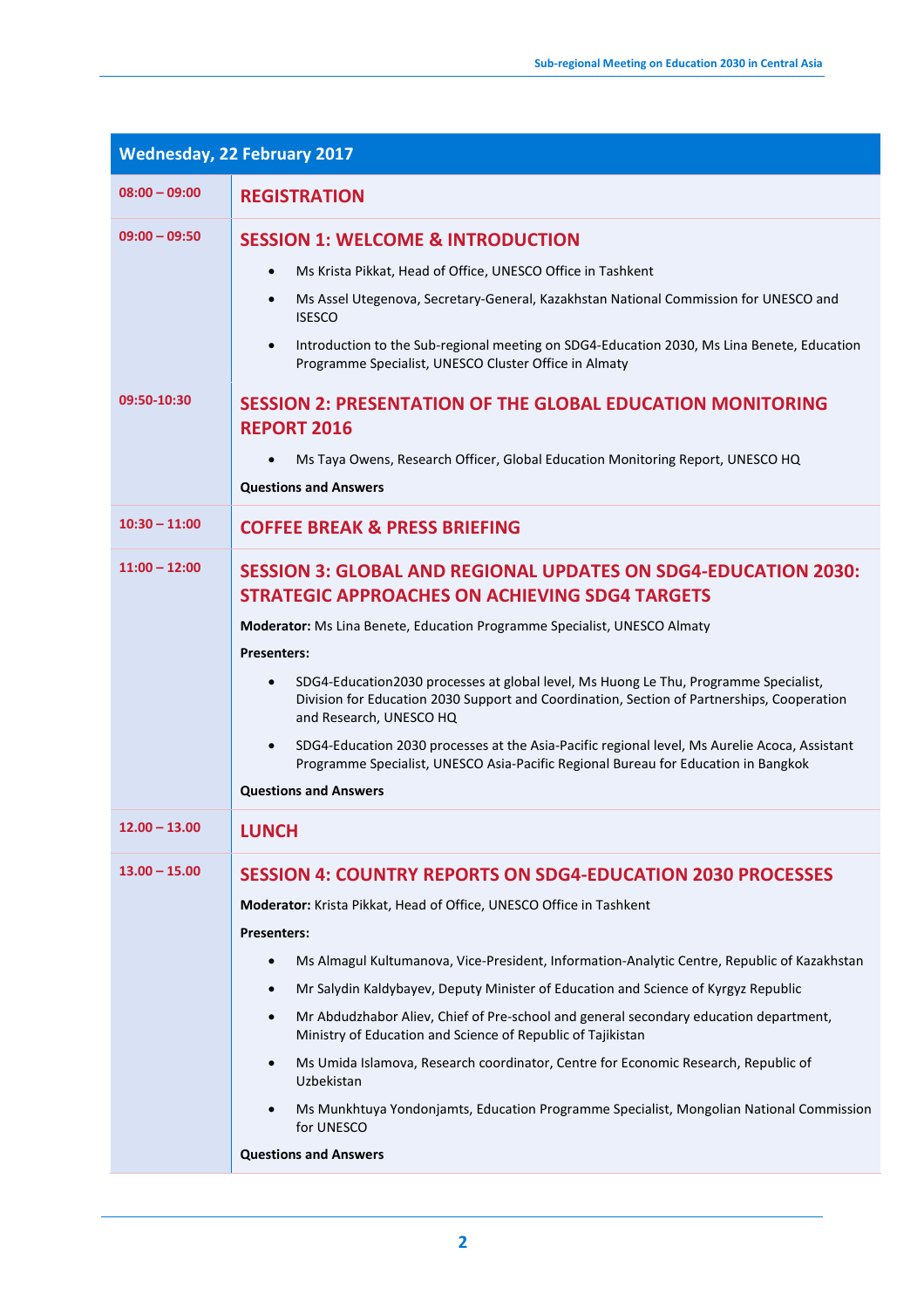| $15.00 - 15.15$             | <b>COFFEE BREAK</b>                                                                                                                                              |
|-----------------------------|------------------------------------------------------------------------------------------------------------------------------------------------------------------|
| $15.15 - 16.00$             | <b>SESSION 5: FINDINGS OF THE PRE-MEETING SURVEY AND INTRODUCTION</b><br><b>TO PARALLEL GROUP DISCUSSIONS</b>                                                    |
|                             | Moderator: Ms Lina Benete, Education Programme Specialist, UNESCO Cluster Office in Almaty<br><b>Presenters:</b>                                                 |
|                             | Pre-meeting survey results, Ms Aurelie Acoca, Assistant Programme Specialist, UNESCO Asia-<br>Pacific Regional Bureau for Education in Bangkok                   |
|                             | Overview of SDG4 targets and parallel group discussions, Ms Natalya Bakhmutova, Regional<br>$\bullet$<br>Director, Central Asia Centre of Excellence Development |
| $16:00 - 17:00$             | <b>SESSION 6: STRENGTHENING THE FOUNDATION OF LIFELONG LEARNING -</b><br>ECCE AND BASIC EDUCATION (ref. targets 4.1, 4.2, 4.5 and 4A-4C)                         |
|                             | Facilitator: Ms Natalya Bakhmutova, Regional Director, Central Asia Centre of Excellence Development<br><b>Presenters:</b>                                       |
|                             | Ms Sheena Bell, Regional Education Specialist, UNICEF Regional Office for CEE-CIS                                                                                |
|                             | Mr Nurlan Zhanybek, Education Lead, Microsoft CEE Multi-Country Office for CIS                                                                                   |
|                             | <b>Parallel Group Discussions</b>                                                                                                                                |
| $17:00 - 18:00$             | Main expected outputs                                                                                                                                            |
|                             | Strategies to address key priorities and milestones for achieving targets at the national level;<br>$\bullet$                                                    |
|                             | Required actions (national, sub- regional, and regional) to take towards the milestones;<br>$\bullet$                                                            |
|                             | Feedback on the next steps on implementing and monitoring progress with proposed indicators<br>$\bullet$<br>for the targets.                                     |
| $18:00 - 20:00$             | <b>RECEPTION DINNER</b>                                                                                                                                          |
| Thursday, 23 February 2017: |                                                                                                                                                                  |
| $9:00 - 10:00$              | <b>SESSION 6: STRENGTHENING THE FOUNDATION OF LIFELONG LEARNING -</b><br><b>ECCE AND BASIC EDUCATION-Cont.</b> (ref. targets 4.1, 4.2, 4.5 and 4A-4C)            |
|                             | Facilitator: Ms Natalya Bakhmutova, Regional Director, Central Asia Centre of Excellence Development                                                             |
|                             | Reporting back from the groups                                                                                                                                   |
|                             | Group rapporteurs will present expected outputs of the session at the plenary.                                                                                   |
| $10:00 - 10:15$             | <b>COFFEE BREAK &amp; PHOTO</b>                                                                                                                                  |
| $10:15 - 12:00$             | <b>SESSION 7: MAKING A LIFELONG LEARNING A REALITY - ENSURING</b><br>QUALITY EDUCATION FOR YOUTH AND ADULTS (ref. targets 4.3, 4.4, 4.5 and 4A-4C)               |
|                             | Facilitator: Ms Natalya Bakhmutova, Regional Director, Central Asia Centre of Excellence Development<br><b>Presenters:</b>                                       |
|                             | Mr Wouter Meester, Project Coordinator, OECD HQ                                                                                                                  |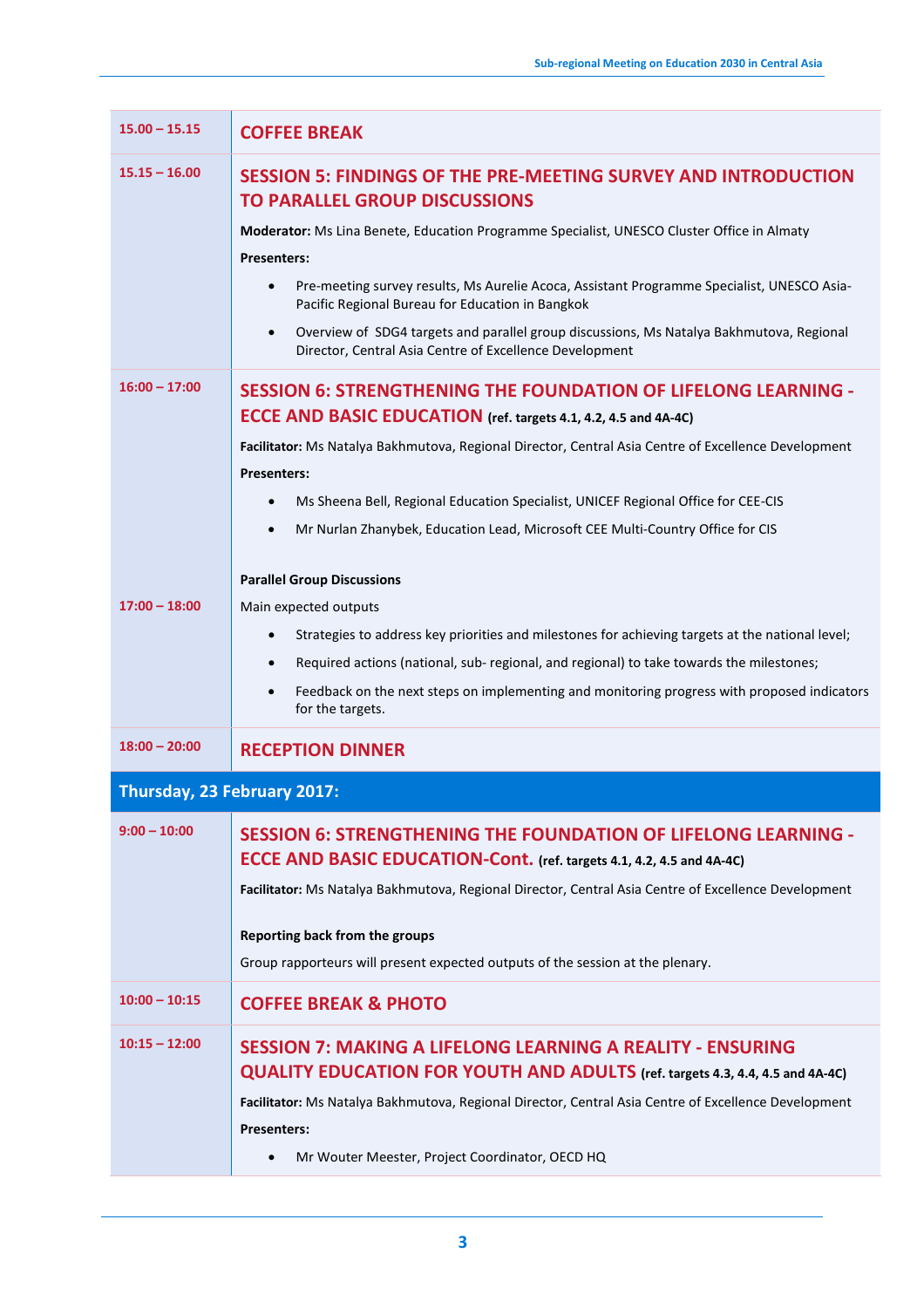|                           | Mr Ian Cumming, Senior Specialist in VET Policies and Systems, Country Desk<br>Operations Department, European Training Foundation        |  |
|---------------------------|-------------------------------------------------------------------------------------------------------------------------------------------|--|
|                           | Mr Levan Kvatchadze, Regional Director for Central Asia, Institute for International Cooperation<br>of German Adult Education Association |  |
| 12:00-13:00               | <b>Parallel Group Discussions</b>                                                                                                         |  |
|                           | Main expected outputs                                                                                                                     |  |
|                           | Strategies to address key priorities and milestones for achieving targets at the national level;                                          |  |
|                           | Required actions (national, sub- regional, and regional) to take towards the milestones;                                                  |  |
|                           | Feedback on the next steps on implementing and monitoring progress with proposed indicators<br>for the targets.                           |  |
| 13:00-14:00               | <b>LUNCH</b>                                                                                                                              |  |
| 14:00-15:00               | Reporting back from the groups                                                                                                            |  |
|                           | Group rapporteurs will present expected outputs of the session at the plenary.                                                            |  |
|                           | <b>SESSION 8: PLACING EQUITY AND INCLUSION AT THE HEART OF</b>                                                                            |  |
|                           | <b>IMPLEMENTATION</b> (ref. targets 4.5, 4.6 and 4A-4C)                                                                                   |  |
|                           | Facilitator: Ms Natalya Bakhmutova, Regional Director, Central Asia Centre of Excellence Development                                      |  |
| $15:00 - 15:45$           | <b>Plenary Presentations:</b>                                                                                                             |  |
|                           | Ms Nargis Azizova, Programme Specialist, UN Women Kazakhstan Multi-Country Office                                                         |  |
|                           | Ms Sheena Bell, Regional Education Specialist, UNICEF Regional Office for CEE-CIS<br>$\bullet$                                            |  |
|                           | Ms Amy Scott, Acting Deputy Director, Health and Education Office, USAID Central Asia                                                     |  |
|                           | Mr Nazarkhudo Dastambuev, Director, Education department, Open Society Institute Tajikistan                                               |  |
| $15:45 - 16:00$           | <b>COFFEE BREAK</b>                                                                                                                       |  |
| $16:00 - 17:00$           | <b>Parallel Group Discussions</b>                                                                                                         |  |
|                           | Main expected outputs                                                                                                                     |  |
|                           | Strategies to address key priorities and milestones for achieving targets at the national level;                                          |  |
|                           | Required actions (national, sub- regional, and regional) to take towards the milestones;                                                  |  |
|                           | Feedback on the next steps on implementing and monitoring progress with proposed indicators<br>for the targets.                           |  |
| $17:00 - 18:00$           | Reporting back from the groups                                                                                                            |  |
|                           | Group rapporteurs will present expected outputs of the session at the plenary.                                                            |  |
| Friday, 24 February 2017: |                                                                                                                                           |  |
| $09:00 - 10:30$           | <b>SESSION 9: PROVIDING KNOWLEDGE AND SKILLS FOR SUSTAINABLE</b><br>DEVELOPMENT (ref. targets 4.5, 4.7 and 4A-4C)                         |  |
|                           |                                                                                                                                           |  |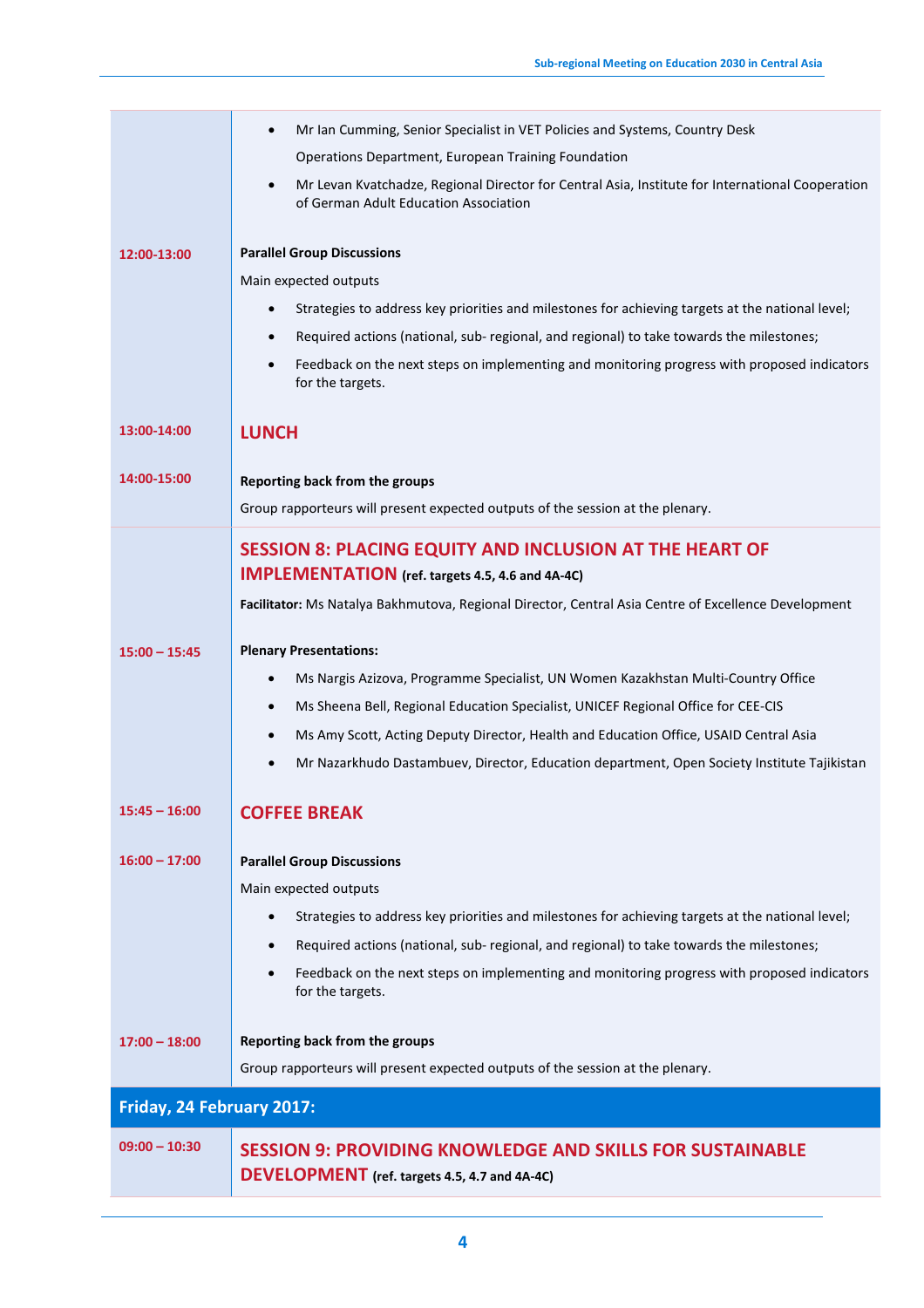|                 | Facilitator: Ms Natalya Bakhmutova, Regional Director, Central Asia Centre of Excellence Development                                                                                                                   |
|-----------------|------------------------------------------------------------------------------------------------------------------------------------------------------------------------------------------------------------------------|
|                 | <b>Plenary presentations:</b>                                                                                                                                                                                          |
|                 | Ms Kristine Tovmasyan, Natural Sciences Programme Specialist, UNESCO Cluster Office in<br>$\bullet$<br>Almaty                                                                                                          |
|                 | Ms Tatyana Shakirova, Education for Sustainable Development Programme Manager, The<br>$\bullet$<br>Regional Environmental Center for Central Asia                                                                      |
|                 | Ms Atanasia Stoianova, Education Consultant, OSCE High Commissioner on National Minorities<br>$\bullet$<br>Office                                                                                                      |
|                 | Mr Leonid Kim, UNESCO Associated Schools Project Coordinator, Kazakhstan<br>$\bullet$                                                                                                                                  |
| $10:30 - 10:45$ | <b>COFFEE BREAK</b>                                                                                                                                                                                                    |
| $10:45 - 12:00$ | <b>Parallel Group Discussions</b>                                                                                                                                                                                      |
|                 | Main expected outputs                                                                                                                                                                                                  |
|                 | Strategies to address key priorities and milestones for achieving targets at the national level;<br>$\bullet$                                                                                                          |
|                 | Required actions (national, sub- regional, and regional) to take towards the milestones;<br>$\bullet$                                                                                                                  |
|                 | Feedback on the next steps on implementing and monitoring progress with proposed<br>$\bullet$<br>indicators for the targets.                                                                                           |
| $12:00 - 13:00$ | Reporting back from the groups                                                                                                                                                                                         |
|                 | Group rapporteurs will present expected outputs of the session at the plenary.                                                                                                                                         |
| $13.00 - 14.00$ | <b>LUNCH</b>                                                                                                                                                                                                           |
| $14.00 - 16.00$ | <b>SESSION 10: DEVELOPING SDG4-EDUCATION 2030 COUNTRY ACTION</b><br><b>PLANS</b>                                                                                                                                       |
|                 | <b>Country Group Discussions</b>                                                                                                                                                                                       |
|                 | Discussions will be guided by the following key questions:                                                                                                                                                             |
|                 | What governance and accountability steps should be taken to implement identified strategies                                                                                                                            |
|                 | and actions? What coordination mechanisms and partnerships can be established to promote<br>the implementation of SDG4-Education 2030?                                                                                 |
|                 | What monitoring, follow-up and review measures should be used to assess the implementation<br>$\bullet$<br>progress?                                                                                                   |
|                 | What are the capacity development and financing needs to implement and monitor progress?<br>$\bullet$                                                                                                                  |
|                 | What is the timeline for streamlining Education 2030-SDG4 into government education policy?<br>$\bullet$                                                                                                               |
|                 | Main expected outputs of the session:                                                                                                                                                                                  |
|                 | The preliminary plan of action (with regard to structures, coordination, partnerships, policy,<br>strategies, resources, capacity, data, etc.) at a country level to implement SDG4-Education 2030;                    |
|                 | The timeframe for the completion of the sub-regional and individual country's implementation<br>$\bullet$<br>strategies, key priorities and actions towards the achievement of SDG4-Education 2030 in<br>Central Asia. |